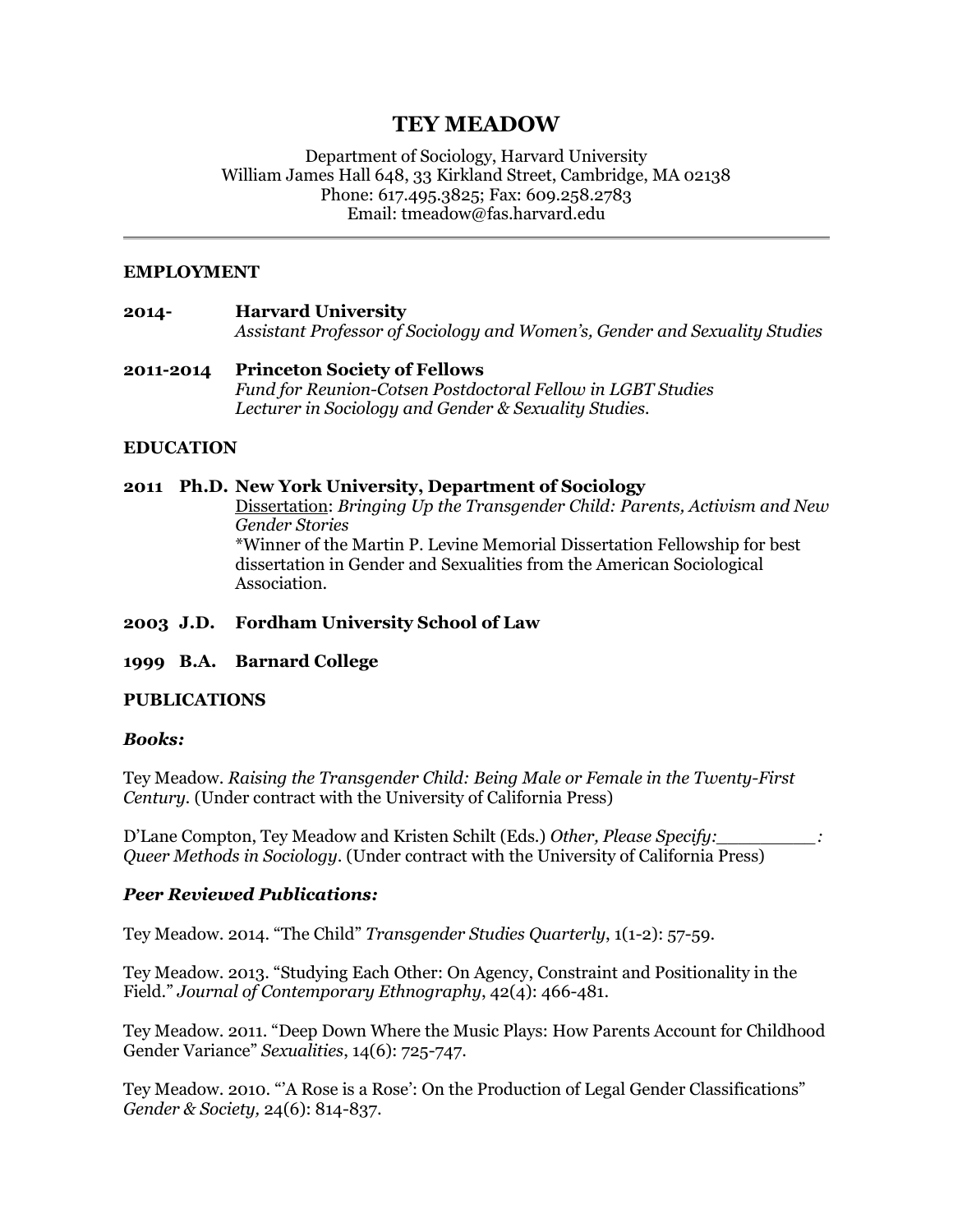Judith Stacey and Tey Meadow. 2009. "New Slants on the Slippery Slope: The Politics of Polygamy and Gay Family Rights in South Africa and the United States." *Politics and Society*, 37(2): 167-202.

 Abridged translation: Descoutures, Virgines, Marie Digoix, Eric Fassin, Wilfried Rault (Eds.). 2008. "Mariage de même sexe et polygynie en Afrique du Sud et aux Etats-Unis," in Mariages et Homosexualities dans le Monde: L'Arrangement des Normes Familiales. France: Autrement.

Tey Meadow and Judith Stacey. 2006. "Keywords: Families" in *Contexts: Understanding People in Their Social Worlds*, 5(4).

 Reprinted in Goodwin, Jeff and James M. Jasper. 2007. *The Contexts Reader*. New York: W. W. Norton and Company.

## *Manuscripts In Process or Under Peer Review:*

Tey Meadow, "Being a Gender: The Transgender Child and Changes in the Self"

Tey Meadow, "The Erotic as Social Practice: Some Thoughts on Sexuality and Ethnography"

Tey Meadow and Kristen Schilt, "The Pleasure of Gender: A Sociological Analysis"

## *Book Chapters and Reports:*

Tey Meadow. 2015. "Law's Boundaries: and the Challenge of Transgender," in Craig J. Calhoun and Richard Sennett, Eds. *Edges*. New York: NYU Press.

Joel Baum, Stephanie Brill and Tey Meadow. 2010. "Institute of Medicine, LGBT Health Research Gaps and Opportunities Report: Gaps in Research on Transgender and Gender Nonconforming Children and Adolescents," Commissioned by the National Institutes of Health.

Tey Meadow. 2008. "Transgender Studies" in Hawley, John C. *LGBTQ America Today*. Connecticut: Greenwood Press.

## *Opinions, Editorials and Public Writing*

Tey Meadow. 2015. "Gender's Failure = Gender's Truth." Public Books. August 1. http://www.publicbooks.org/artmedia/virtual-roundtable-on-transparent#meadow.

Tey Meadow. 2013. "Queer Numbers: Social science as Cultural Heterosexism" *Social Inqueery*. August 14. http://socialinqueery.com/2013/08/14/queer-numbers-social-scienceas-cultural-heterosexism.

Tey Meadow. 2012. "Small Indignities, Large Empirical Mistakes: Another View on the So-Called Research into Gay Parenting." *The Daily Princetonian*. September 28. http://www.dailyprincetonian.com/2012/09/28/31299/.

Tey Meadow and Elizabeth M. Armstrong. 2012. "Public Health, Private Donors." *PBS*. February 8. http://www.pbs.org/wnet/need-to-know/opinion/public-health-privatedonors/13056/.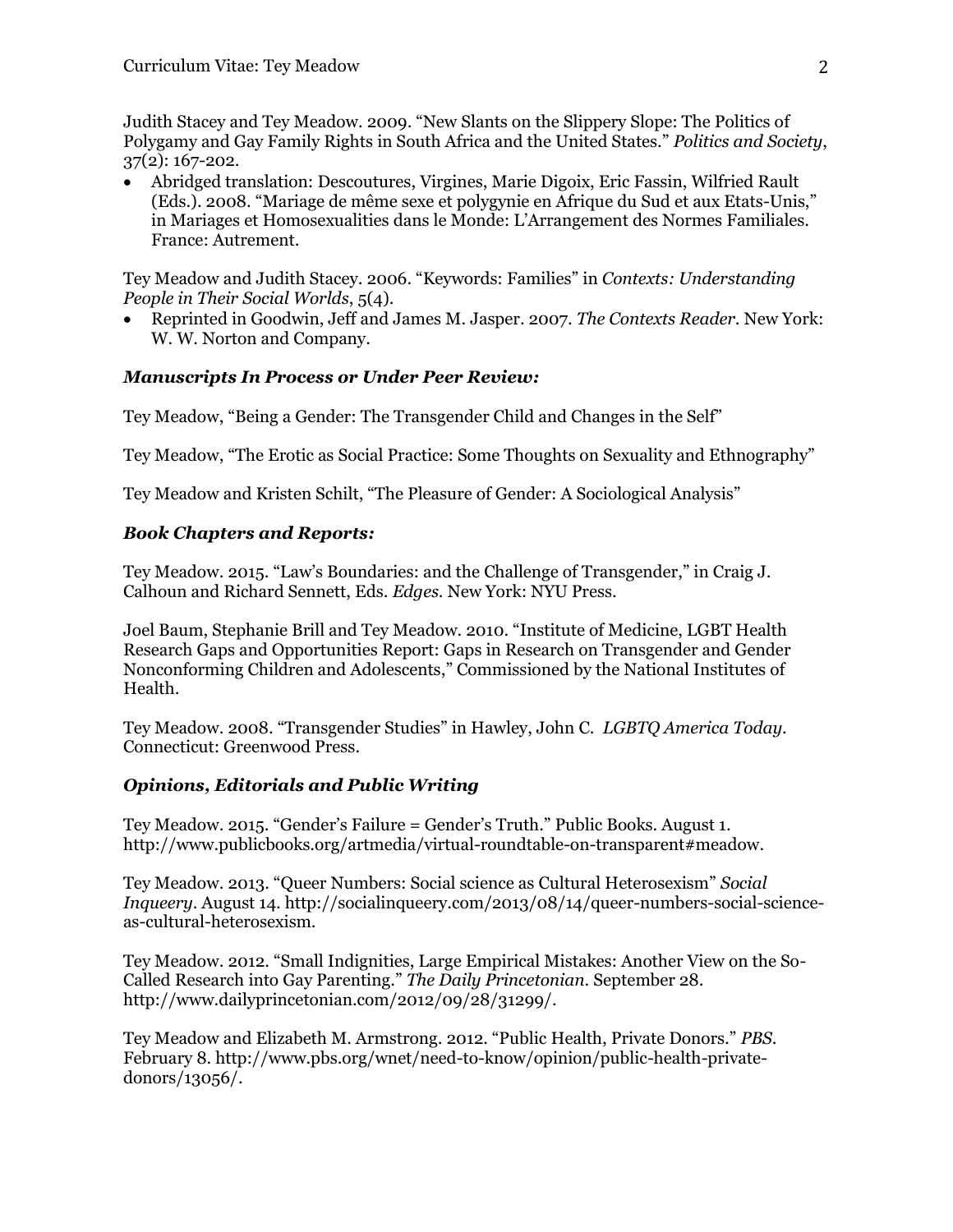Tey Meadow. 2012. "Queer Children are Dying… But Many More are Living." *The Huffington Post*. January 20. http://www.huffingtonpost.com/tey-meadow-jd-phd/gaysuicide\_b\_1218124.html.

Tey Meadow and Judith Stacey. 2008. "The Race to Marriage," available online at *The Immanent Frame, an SSRC Blog. June 18.* http://www.ssrc.org/blogs/immanent\_frame/2008/06/18/the-race-to-marriage/.

### *Reviews:*

Tey Meadow. 2016. "Review: Arresting Dress: Cross-Dressing, Law and Fascination in Nineteenth Century San Francisco, by Clare Sears." *American Journal of Sociology* 121(5). [Forthcoming]

Tey Meadow. 2013. "Review: *The Nuptial Deal: Same-Sex Marriage and Neoliberal Governance*, by Jaye Cee Whitehead." *American Journal of Sociology* 118(5).

Tey Meadow. 2012. "Review: *Counted Out: Same-Sex Relations and Americans Definitions of Family*, by Brian Powell, Catherine Bolzendahl, Claudia Guist and Lala Carr Steelman. *Contemporary Sociology* 41(3).

Tey Meadow. 2010. "Review: *Courting Change: Queer Parents, Judges and the Transformation of American Family Law*, by Kimberly Richman." *Social Forces*, 88(4).

#### **GRANTS, HONORS AND FELLOWSHIPS**

| 2011      | University Committee on Research in the Humanities and Social Sciences,<br>Princeton University, grant for supplemental research on "Bringing Up the<br>Transgender Child." (\$5,300.) |
|-----------|----------------------------------------------------------------------------------------------------------------------------------------------------------------------------------------|
| 2010      | Martin P. Levine Memorial Dissertation Award, American Sociological<br>Association, Section on Sexualities                                                                             |
| 2010      | Somjen Frazer, Tey Meadow and Sue Rankin, The Williams Institute at UCLA,<br>Small Grants Program (\$5,000)                                                                            |
| 2010      | Dissertation Improvement Grant, Department of Sociology, New York<br>University $(\$1,500)$                                                                                            |
| 2009-2010 | Georgette Bennett Fellowship in Applied Sociology, New York University<br>$(\$25,000)$                                                                                                 |
| 2009      | New York University Graduate School of Arts and Sciences Travel Grant                                                                                                                  |
| 2007      | New York University Institute for Public Knowledge Project Development<br>Grant (\$5,000)                                                                                              |
| 2005      | New York University Graduate School of Arts and Sciences Travel Grant                                                                                                                  |
| 2003-2008 | MacCracken Fellowship, New York University                                                                                                                                             |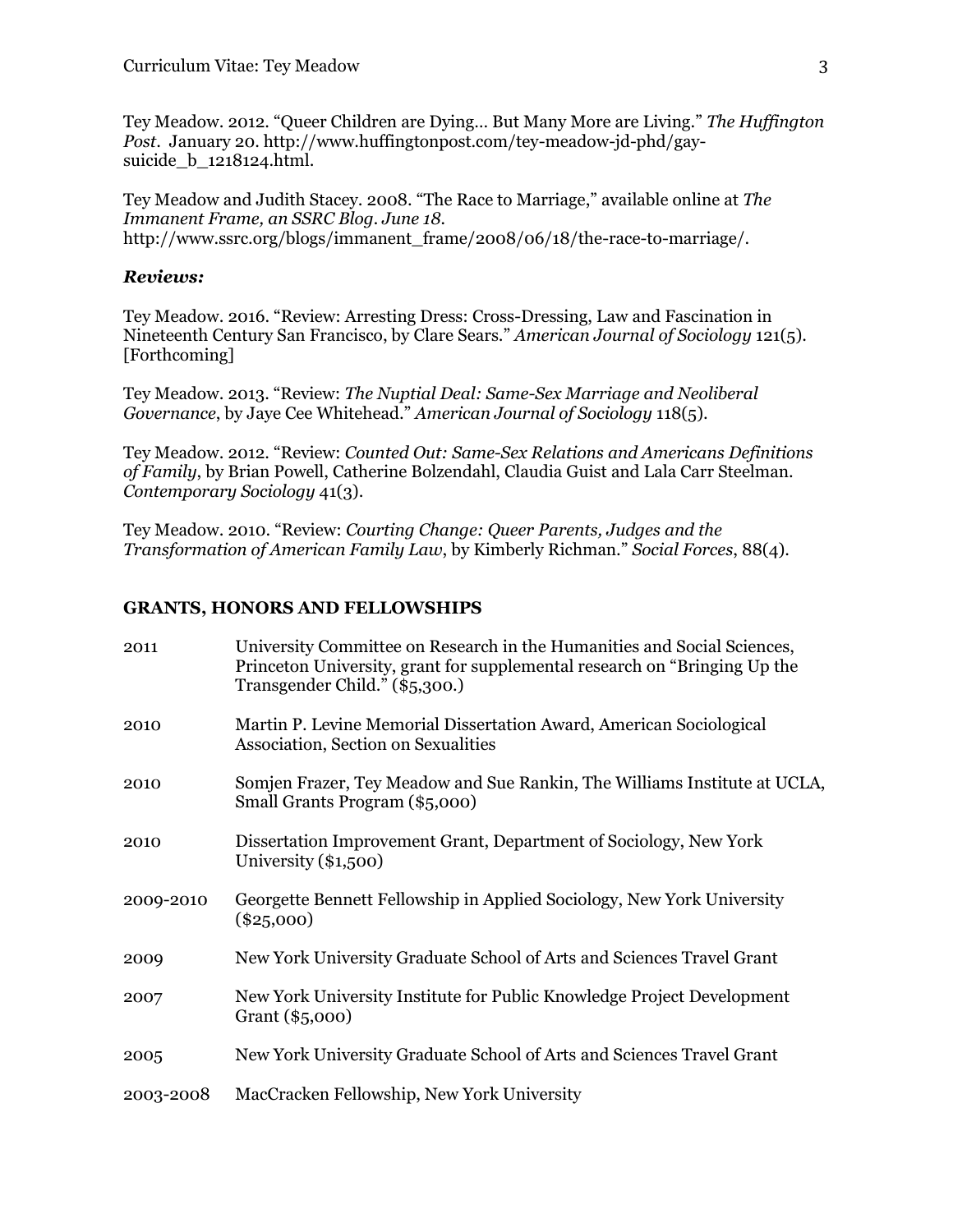| 2003      | The National Association of Women Lawyers Award, Fordham Law School |
|-----------|---------------------------------------------------------------------|
| 2000-2001 | Stein Scholar in Public Interest Law, Fordham Law School            |
| 1997      | Marstellar Grant, Barnard College                                   |
| 1996      | Mary and Richard Sugatt Scholarship Award, Bard College             |

#### **INVITED LECTURES AND CONFERENCE PRESENTATIONS**

2015 "Can we Study Transgender Children without Studying Children?," Invited Session, Researching Childhoods, American Sociological Association Annual Meeting, Chicago IL.

"Queer Ethnography: On Observation, Participation and the Erotics of Thick Description," Invited Session, Queer Methods, American Sociological Association Annual Meeting, Chicago IL.

"Persisters, Desisters, Regretters: The New Science of Gender" Invited Session, Section on Children and Youth, American Sociological Association Annual Meeting, Chicago IL.

"Being a Gender: The Transgender Child and Changes in the Self" Invited Lecture, Departments of Sociology and Gender Studies, UC Riverside.

2014 Invited Plenary, "Gender's Institutional Life," Sociologists for Women in Society Meeting, Nashville, TN.

Invited Lecture, "Being a Gender: The Transgender Child and Changes in the Self" Department of Sociology, New York University.

Invited Lecture, "Being a Gender: The Transgender Child and Changes in the Self" Department of Sociology, Gender and Sexuality Studies, Princeton University.

Invited Lecture, "Being a Gender: The Transgender Child and Changes in the Self" Department of Sociology, University of Oregon.

Invited Lecture, "Transgender/Transnational" Gender and Sexuality Studies, New York University

Invited Panelist, "Representing Trans\*" Gray Center for the Arts, University of Chicago

2013 Worlds of Wonder: The Queerness of Childhood. Williams College.

Invited Lecture, "Being a Gender: The Transgender Child and Changes in the Self" Department of Sociology, University of Illinois at Chicago.

Invited Lecture, "Gender as Pleasure" (with Kristen Schilt) Department of Sociology, Northwestern University.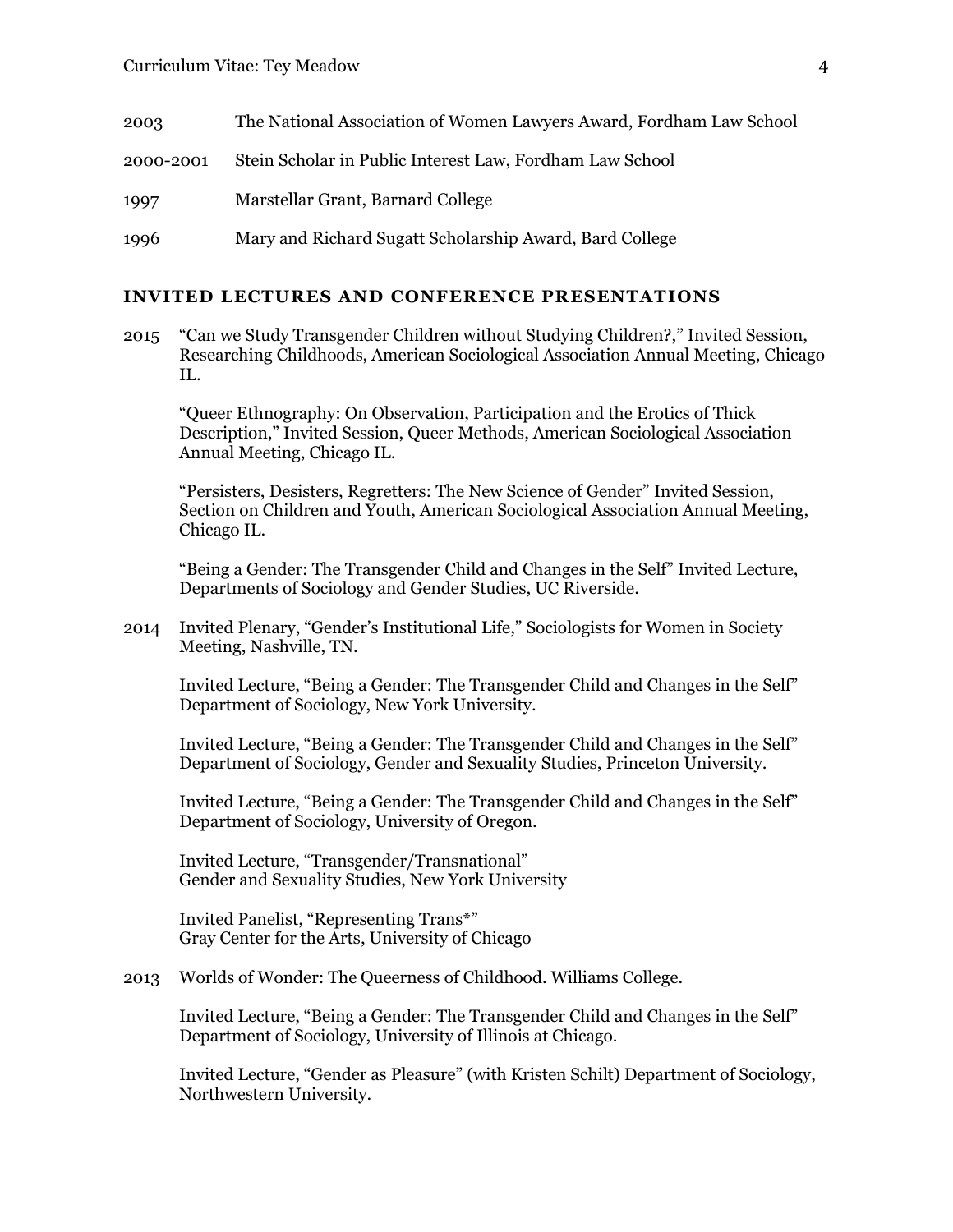Invited Lecture, "Studying Each Other: Gender and Ethnography" Gender & Sexuality Studies, University of Chicago.

2012 Invited Lecture, "Being a Gender: The Transgender Child and Changes in the Self" Department of Sociology, Harvard University.

Thematic Session "Is Post-Gender a Gender Utopia?" at the American Sociological Association, Denver CO.

Invited Lecture "Studying Each Other: Gender, Fieldwork and Transgender Children," Center for the Study of Sexual Cultures, University of California at Berkeley.

Invited Lecture, "Studying Each Other: Gender, Fieldwork and Transgender Children", Libidinal Investments Conference, Northwestern University. Invited Panelist, Thematic Session "Family Stories" at the Eastern Sociological Society Annual Meeting, Philadelphia, PA.

Invited Lecture, "Telling Gender Stories: Parents, Physicians and the Transgender Child" Pace University.

2011 Invited Panelist, "Telling Gender Stories: Parents, Physicians and the Transgender Child," Thematic Session on "Gender and Childhood" at the American Sociological Association Annual Meeting, Las Vegas NV.

"Studying Each Other: Gender, Fieldwork and Transgender Children," Society of Fellows, Princeton University.

"Studying Each Other: Gender, Fieldwork and Transgender Children," Department of Sociology, Georgetown University.

"The Feminist Ethnographer's Dilemma," Invited Lecture. Barnard College Center for Research on Women, New York, NY.

- 2010. "Childhood Gender Variance and the Politics of Identity." Invited Session: Gender Diversity and Citizenship, the American Sociological Association Annual Meeting, Atlanta, GA.
- 2009 "Sex Changes: The Cultural Logics of Legal Gender Classifications," Invited Session: Sexuality and the State, the American Sociological Association Annual Meeting, San Francisco, CA.

Eastern Sociological Society Annual Meeting, Baltimore MD.

2007 "New Slants on the Slippery Slope: The Politics of Polygamy and Gay Family Rights in South Africa and the United States," the American Sociological Association Annual Meeting. New York, NY.

Association of the Study of Law, Culture and the Humanities Annual Meeting, Georgetown University School of Law.

Puck Seminar, Department of Sociology, New York University.